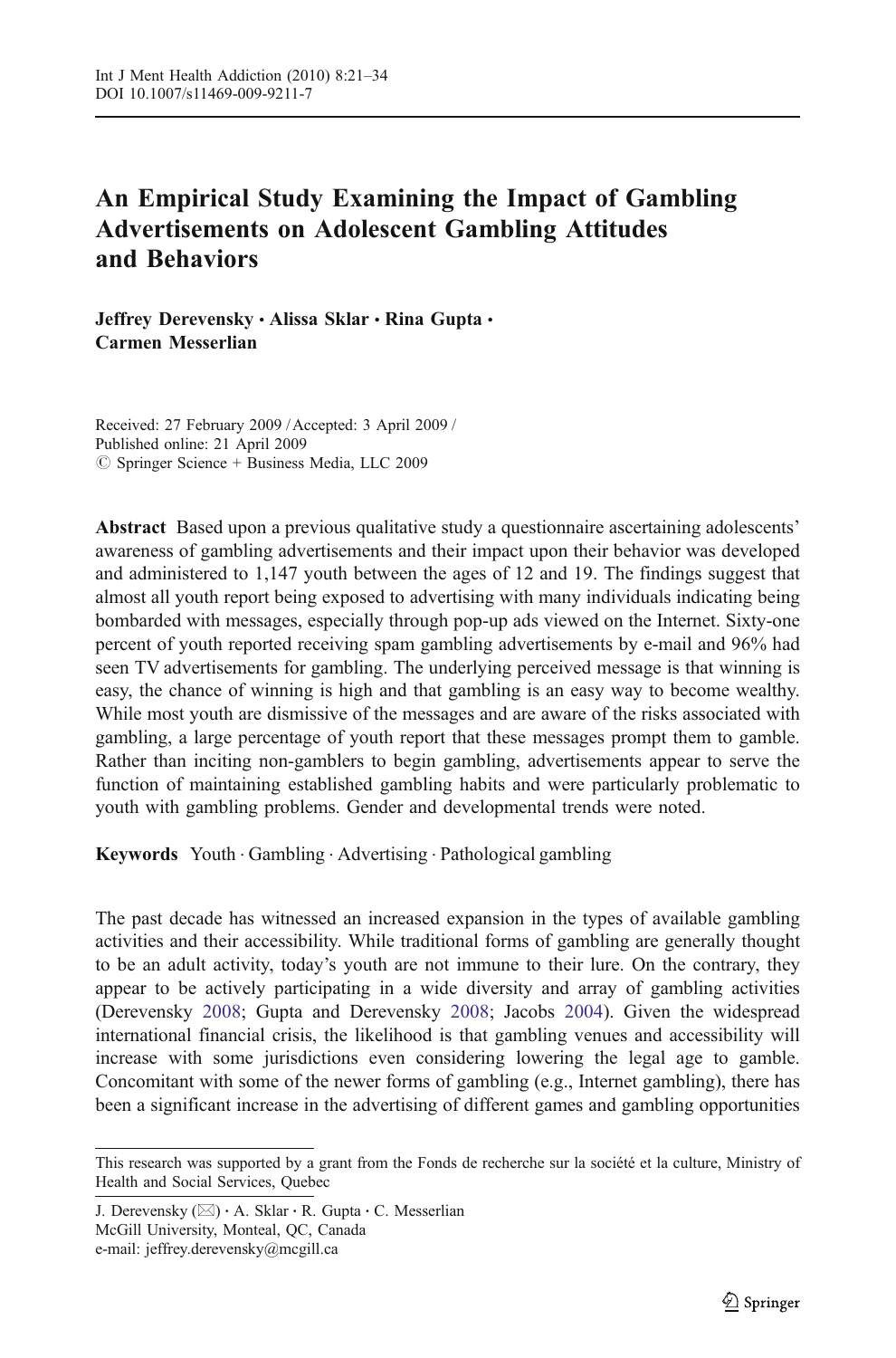(Mongahan and Derevensky [2008](#page-12-0); Najavits et al. [2003\)](#page-12-0). While certain jurisdictions have mandated responsible codes of practices with respect to advertising, its impact upon adolescents remains unknown. To what extent are adolescents aware of gambling advertisements? Do gambling advertisements promote the initiation or maintenance of gambling? Do today's youth tune out or habituate to the bombardment of gambling advertisements? The answers to these questions remain unclear.

While there is a paucity of research examining the potential effects of gambling advertisements on children and adolescents behavior (Monaghan and Derevensky [2008](#page-12-0); Youn et al. [2000](#page-13-0)), it is widely accepted that the media has a powerful impact upon people's behaviors and attitudes (De Pelsmacker et al. [2002](#page-12-0); Feeney [2004](#page-12-0); Wiseman et al. [2005](#page-13-0)). An abundance of research has demonstrated the impact of alcohol advertisements upon youth drinking behaviors and intentions. Similarly, research on the impact of tobacco advertising on youth is abundant despite recent attempts to prohibit smoking advertisements due to their health risks in many jurisdictions. Research on both alcohol and smoking advertisements has shown their strong impact upon the initiation, maintenance and brand loyalty for their products (Ellickson et al. [2005;](#page-12-0) Martin et al. [2002](#page-12-0); Saffer [2002](#page-12-0); Wyllie et al. [1998](#page-13-0)).

#### Gambling Advertising

Numerous gambling advertisements portray gambling as a glamorous lifestyle, filled with excitement and promoting a sense of fantasy (Derevensky et al. [2009\)](#page-12-0). These images can lure individuals by convincing them that a glamorous lifestyle can be easily achieved. Current research on the effects of gambling advertisements is scarce, as few researchers have examined gambling advertising and its impact (Griffiths [2005\)](#page-12-0). Even less research exists on the impact of gambling advertising on youth behaviors and attitudes towards gambling.

Some early studies appear to shed light on the potential impact of advertising on youth. Felsher et al. ([2004\)](#page-12-0), studying adolescent lottery ticket purchases, reported that the majority of adolescents reported viewing lottery advertisements, with most advertisements being recalled through television (90%), billboards (69%), newspapers (68%), and magazines (55%). As well, a large number of adolescents reported viewing scratch/instant tickets at the check-out counters of local convenience stores. Overall, 39% of adolescents who reported seeing any of the ads admitted they would be more likely to purchase a ticket after viewing them. Developmental differences in reactions and preferences for types of lottery ads suggested that older adolescents (age 15–17) reported seeing ads on television most often, while younger adolescents reported viewing lottery ads primarily in newspapers.

#### Gambling Advertising and Youth

A small qualitative study using adolescents age 13–17 suggested that the entire sample of youth were familiar with gambling ads and that gambling has been a part of their life experiences through their peers, family and community (Korn et al. [2005\)](#page-12-0). A content analysis, based upon the messages presented and the style of the ads taken from Ontario, Canada further suggested that the themes present included gambling as entertaining and exciting, it represents a form of escapism, and that anyone can win (Korn et al. [2005\)](#page-12-0).

In a precursor to the current study, Derevensky et al. [\(2009](#page-12-0)) using a qualitative methodology with 143 youth between 12–19 years of age similarly found that there is a general perception that gambling advertisements promote gambling as entertaining,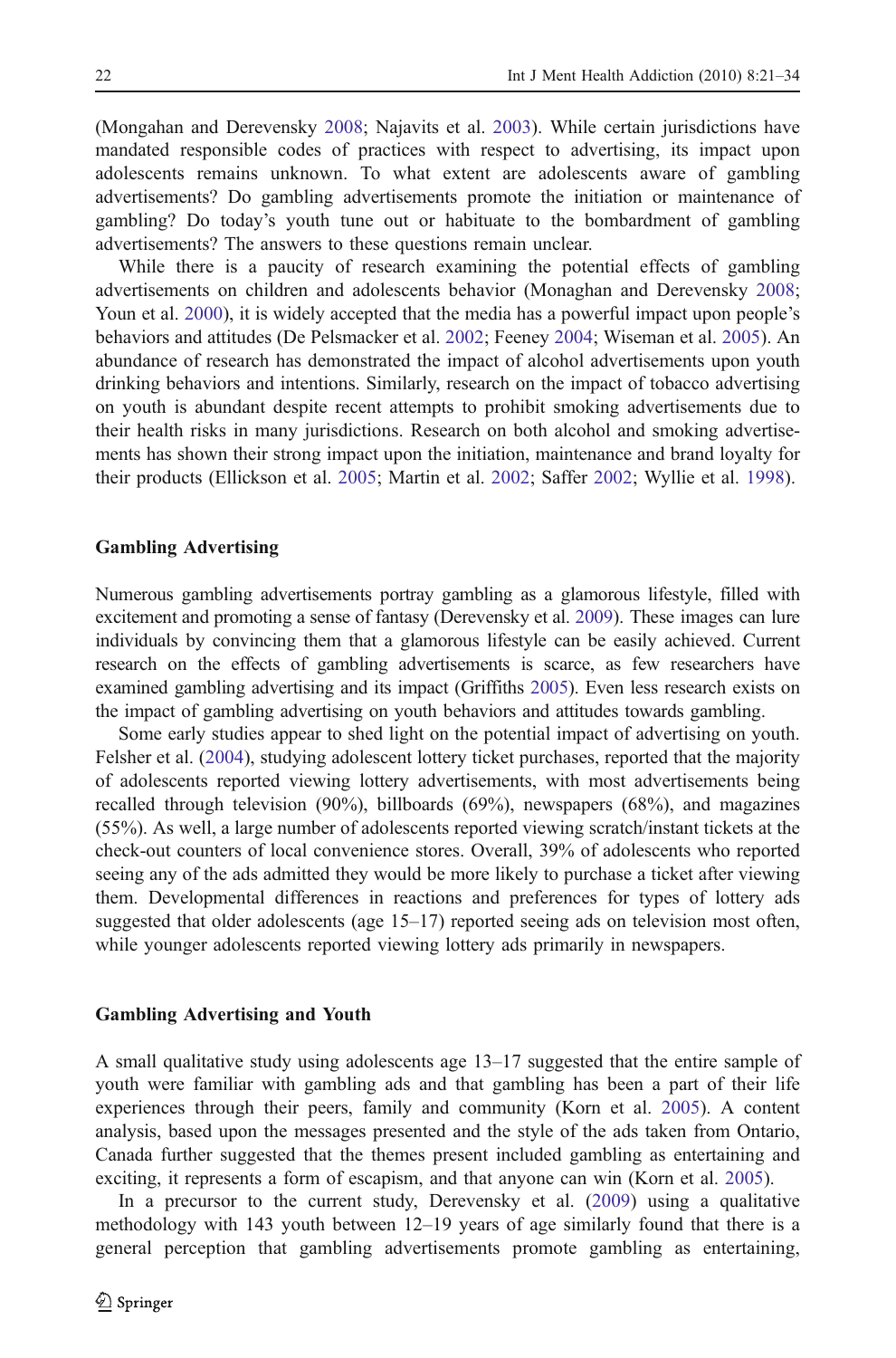exciting, enjoyable and an easy opportunity to make money. Humour, bright and flashy colours, the use of celebrities, provocative females (often on Internet gambling sites) and glitz were observed by these youth as prominent features of commercial gambling ads. Some participants also expressed a dislike for gambling ads due to their ubiquitous prevalence (e.g., television and in particular an inordinate number of advertisements via the Internet through pop-up messages). Youth discussed numerous messages contained within gambling ads and a variety of opinions emerged as to which individuals appear to be targeted and influenced by gambling ads. Nevertheless, even though they are aware they are legally prohibited from engaging in regulated forms of gambling they believe that the advertisements are targeting them. Adolescents remain acutely aware of the fact that gambling ads place significant emphasis on the possible acquisition of wealth, that most forms of gambling represent immediate gratification and a relatively easy opportunity to change their lifestyle.

In a recent qualitative study of adult problem gamblers in Sweden, Binde ([2009\)](#page-11-0) reported that a quarter of problem gamblers believed the advertisements had no impact on their problem, a little more than half indicated that it had a marginal impact upon their behavior and one fifth indicated it had a tangible impact. It is important to note that none considered advertising to be the primary cause of their gambling problem. However, these advertisements appeared to serve as triggers to continue gambling and were perceived to be a deterrent to their decision to gamble less or stop gambling.

The current study seeks to have a better understanding of the impact of gambling advertising on youth gambling behavior. In particular, it seeks to determine whether such advertising may be promoting the initiation of gambling behavior and/or its maintenance. Of significant interest, this research seeks to understand its impact upon youth already experiencing gambling-related problems.

## Methodology

#### Participants

The participants consisted of 1,147 (575 males; 572 females) adolescents from 5 secondary schools in Quebec and 3 secondary schools in Ontario. The age distribution included 220 students in Grades 7–8 (ages 12–14), 502 students in Grades 9–10 (ages 14–16) and 425 students in Grades 11–12 (ages 16–19). All schools were from middle class SES areas and represented a general population of secondary school adolescents.

# **Instruments**

Gambling Activities Questionnaire (GAQ) [(Gupta and Derevensky [1996](#page-12-0))]. The GAQ consists of 13 items and assesses four general domains related to gambling behavior: Descriptive information including prevalence and types of activities; familial and peer gambling; social networks; and academic achievement. Questions within each section domain are discrete, analyzed individually, and no cumulative scores are calculated.

DSM-IV-MR-J (Fisher [2000\)](#page-12-0)]. This instrument is a revised version of the DSM-IV-J and includes 12-items (nine-categories) used to screen for problem gambling during adolescence. The items are modeled after the DSM-IV (APA [1994](#page-11-0)) criteria for diagnosis of adult pathological gambling. The revised instrument, the DSM-IV-MR-J (MR=multiple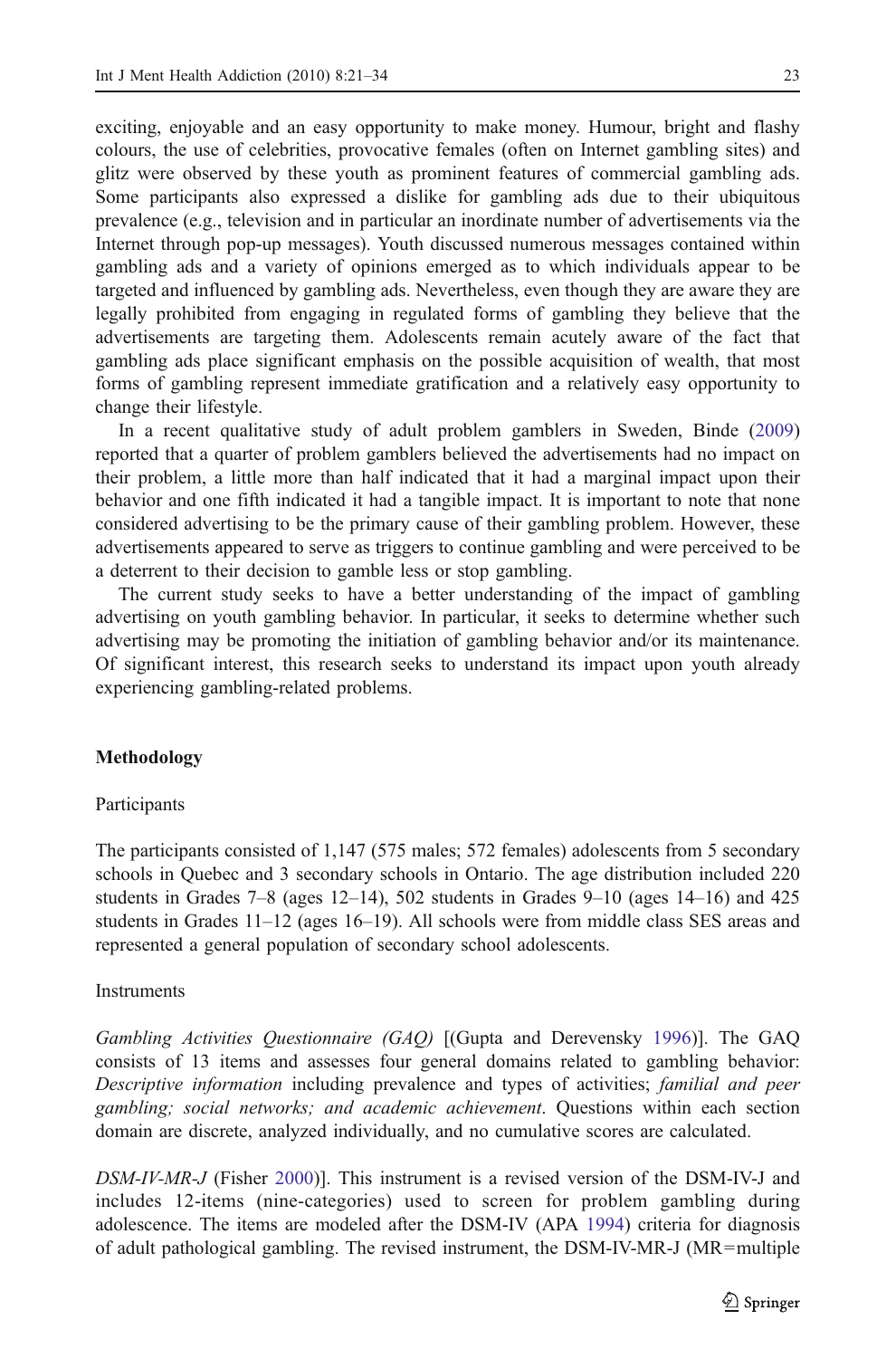response, J=juvenile), was developed for use with adolescents that have gambled during the past year. To compensate for the lack of opportunity for probing, most of the questions in the revised instrument have been given four response options: "never," "once or twice," "sometimes," or "often." The DSM-IV-MR-J represents a more conservative classification system of problem gambling groups in that various questions now require an endorsement above a certain severity level to receive a score of 1. Any score of four of the nine categories or greater is indicative of significant gambling problems (often referred to as probable pathological gamblers). At-risk gamblers have endorsement rates of 3 while social gamblers have endorsement rates of 1-2 on the scale. The instrument assesses a number of important variables related to gambling: progression and preoccupation, tolerance, withdrawal and loss of control, escape, chasing, lies, and deception, illegal activities and family or school disruption. Internal consistency reliability for this scale is adequate, with Cronbach's alpha=.75 (although slightly lower than .78 for the original DSM-IV-J screen) (Fisher [2000\)](#page-12-0).

The Effects of Gambling Advertising Questionnaire (EGAQ) (Derevensky et al. [2007\)](#page-12-0) was developed specifically for this study following collating information from an earlier qualitative study of 143 students (Derevensky et al. [2009\)](#page-12-0). This questionnaire sought to ascertain information concerning the types and frequency of observed gambling advertisements, perceptions of the underlying messages, the qualities most influential, the perceived target of the advertisement, behavioral reactions to advertisements, the impact of advertisements and the ability to recall several advertising campaigns. The EGAQ was field-tested, refined, items are discrete and takes approximately 15–20 min to complete.

# Procedure

Data collection was completed in a classroom, cafeteria, or school library depending upon the available facilities. In those schools where a large number of students agreed to participate or where students were scattered in various classrooms large group administration was completed. During this time, additional research assistants ensured appropriate supervision and anonymity of responses. Informed consent was obtained from parents and children prior to their participation, student participation was voluntary, and individuals were able to terminate their participation at any time.

Participating students completed all instruments in one class period, taking approximately 20–30 min. No deceptive practices were included and anonymity and confidentiality was assured. Teachers were requested to either leave the room or remain at the front of the classroom in order to respect participants' privacy. A trained researcher was present at all times to answer any questions and provide clarification if necessary.

# **Results**

# Gambling Behavior

A relatively high rate of frequent and problematic gambling was reported (see Table [1](#page-4-0)). These youth report gambling at a young age, with almost one quarter of the sample first reporting gambling for money before reaching adolescence. Consistent with the majority of previous studies, males were significantly more likely than females to report being frequent and problem gamblers. Almost one in five males reported gambling weekly, and more than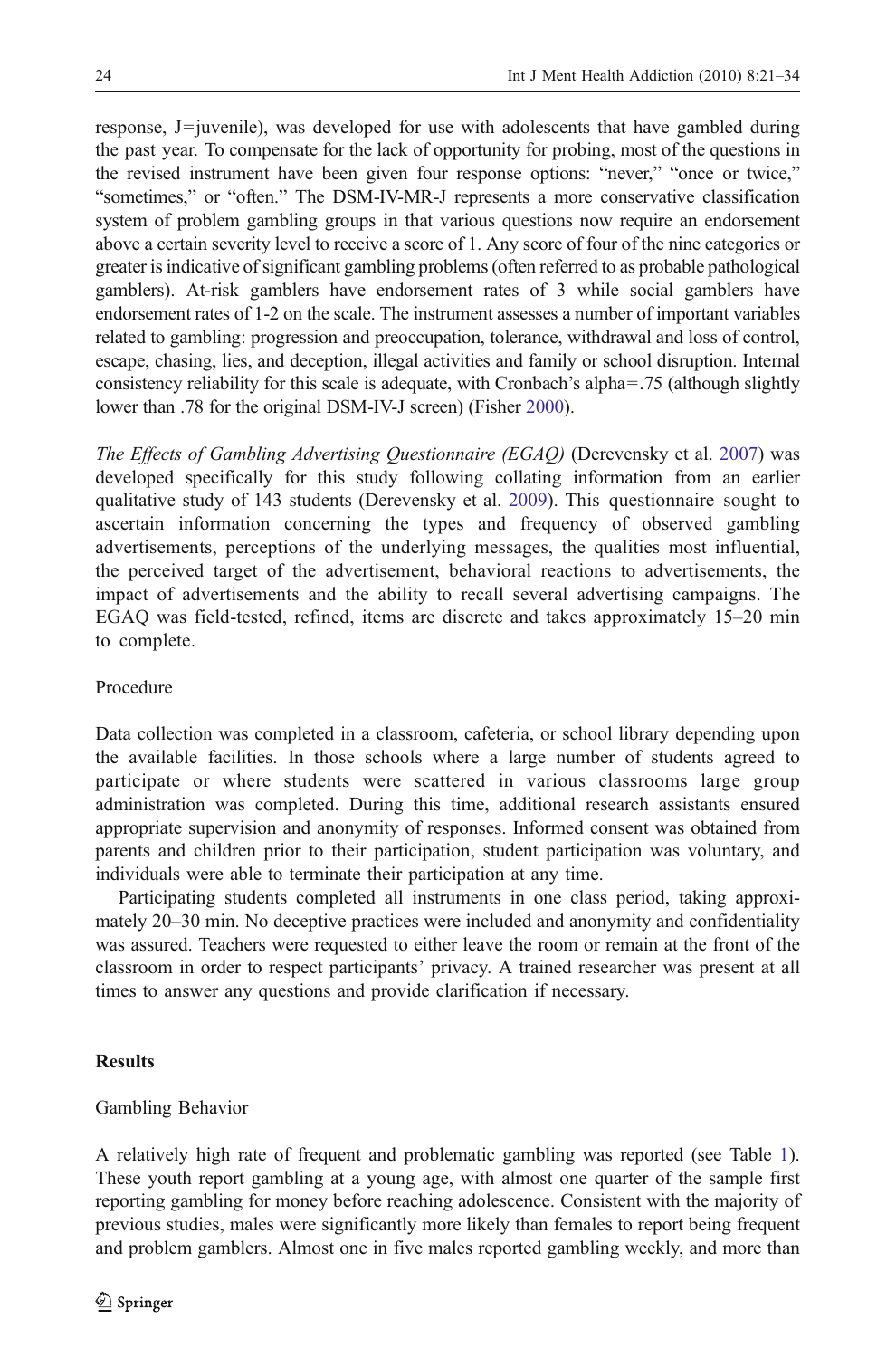|                                | Percentage |                |                |                  |
|--------------------------------|------------|----------------|----------------|------------------|
|                                | Males      | Females        | Total          | $\boldsymbol{p}$ |
| Frequency of Participation     |            |                |                | .005             |
| Gambles at least once a week   | 27         | 9              | 18             |                  |
| Gambles 1-3 times a month      | 29         | 24             | 26             |                  |
| Gambles less than once a month | 24         | 38             | 31             |                  |
| Gambling Problem Severity      |            |                |                | .005             |
| Non-Gamblers                   | 20         | 30             | 25             |                  |
| Social Gamblers                | 54         | 62             | 58             |                  |
| At-Risk Gamblers               | 13         | 6              | 10             |                  |
| Probable Pathological Gamblers | 13         | $\overline{2}$ | 7              |                  |
| Age when started gambling      |            |                |                | .0005            |
| 11 years or younger            | 29         | 20             | 24             |                  |
| $12-15$ years old              | 44         | 23             | 34             |                  |
| 16 years and older             | 3          | 5              | $\overline{4}$ |                  |
| Never gambled                  | 13         | 33             | 23             |                  |
| Gambled but not for money      | 11         | 19             | 15             |                  |

<span id="page-4-0"></span>

| Table 1 Gambling Participation and Severity of Gambling Problems |
|------------------------------------------------------------------|
|------------------------------------------------------------------|

one in four reported gambling-related problems (i.e., at-risk and probable pathological gamblers combined) based upon scores on the DSM-IV-MR-J.

Overall, the most popular gambling activity reported was card playing. Males were more likely than females to report being involved in sports or game-related wagering. Almost half of the males reported wagering on individual sporting events while females tended to report purchasing more lottery scratch tickets, wagering on cards and playing bingo.

# Perceptions About Gambling and Gambling Advertisements

Males tended to hold more positive attitudes towards gambling (see Table [2\)](#page-5-0). They were more likely than females to agree with statements suggesting that gambling is a fun, enjoyable and exciting activity, an escape from daily problems and stressors, as well as a good opportunity to socialize. Their high level of agreement suggests that gambling has become an integral part the social lives among many male adolescents.

Paradoxically, a majority of adolescents, both males and females, report that gambling should be for adults only and that gambling can become a problem. Nevertheless, they view gambling as a socially acceptable form of entertainment and recreation.

As depicted in Table [2](#page-5-0), males were significantly more likely to report positive reactions to gambling advertisements, including being excited, wanting to gamble after viewing ads, and that gambling looks like fun. Females were more likely to report negative reactions to advertisements including being bored, disinterested, and finding the ads annoying. A greater proportion of females believed that gambling advertisements delivered messages such that "your chances of winning are high" and "winning is easy." They perceived these messages to be unrealistic. There were no gender differences in the degree to which the advertisements increased their awareness or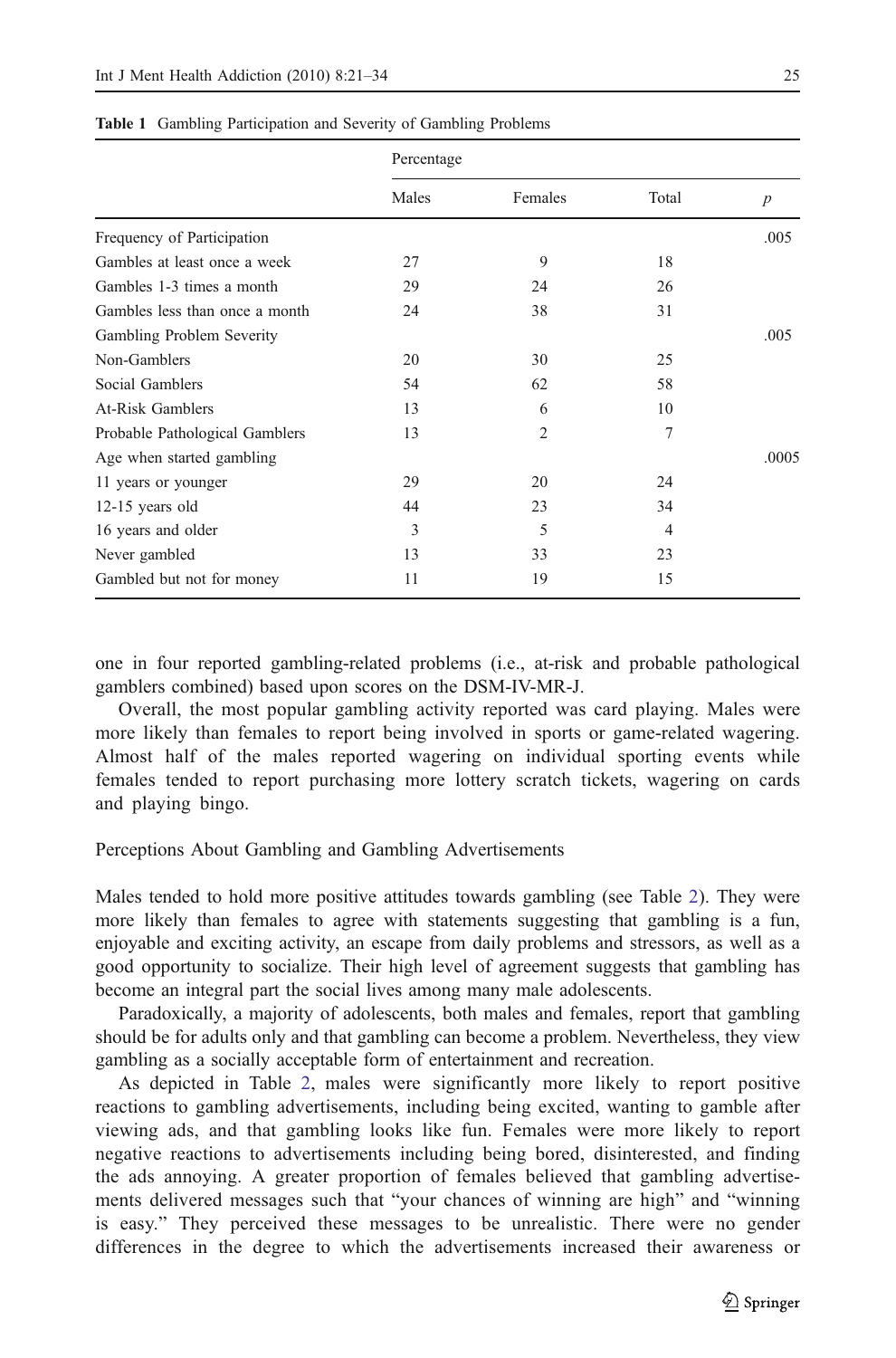<span id="page-5-0"></span>

| Table 2 Gender Differences in Perceptions about Gambling and Gambling Advertisements |
|--------------------------------------------------------------------------------------|
|--------------------------------------------------------------------------------------|

|                                                          | Percent in agreement |         |                  |
|----------------------------------------------------------|----------------------|---------|------------------|
|                                                          | Males                | Females | $\boldsymbol{p}$ |
| Gambling advertisements try to convince you that         |                      |         |                  |
| you should buy this product                              | 69                   | 74      | n.s              |
| winning is easy                                          | 64                   | 72      | .005             |
| gambling is fun                                          | 81                   | 80      | n.s              |
| your chance of winning are high                          | 55                   | 65      | n.s              |
| gamble but know the risks                                | 43                   | 36      | n.s              |
| gambling can make you rich                               | 83                   | 79      | n.s              |
| gambling can relieve financial problems                  | 46                   | 47      | n.s              |
| gambling is an escape from daily realities               | 46                   | 42      | n.s              |
| gambling is a form of entertainment                      | 88                   | 83      | n.s              |
| Reaction to gambling advertisements                      |                      |         |                  |
| Excited                                                  | 36                   | 23      | .005             |
| Hopeful                                                  | 33                   | 32      | n.s              |
| I want to try it                                         | 47                   | 38      | .005             |
| That could be me                                         | 47                   | 38      | .005             |
| Annoyed                                                  | 54                   | 65      | .005             |
| Disinterested                                            | 54                   | 65      | .005             |
| Unrealistic                                              | 59                   | 73      | .005             |
| Influence                                                |                      |         |                  |
| Sometimes or often gambled after seeing an ad            | 11                   | 3       | .0005            |
| Gambling advertisements increase my interest in gambling | 27                   | 25      | n.s              |
| I don't pay attention to gambling advertisements         | 64                   | 70      | n.s              |
| Gambling advertisements increase awareness of products   | 66                   | 65      | n.s              |
| Attitudes towards gambling                               |                      |         |                  |
| Gambling should be for adults                            | 60                   | 78      | .005             |
| Gambling can become a problem                            | 92                   | 97      | .005             |
| Gambling is an escape from daily problems                | 30                   | 17      | .005             |
| Gambling is a fun activity                               | 70                   | 51      | .005             |
| Gambling is a good way to socialize                      | 50                   | 34      | .005             |
| If I continue to gamble, my chances will improve         | 19                   | 8       | .005             |
| Gambling is a good way to make money                     | 31                   | 15      | .005             |

interest in gambling. However, more males than females admitted to gambling immediately after viewing gambling advertisements.

# Developmental Differences

On the whole, older respondents reported more positive attitudes towards advertisements and gambling in general (Table [3](#page-6-0)). They reported being more likely to gamble after viewing a gambling advertisement and to perceive positive messages (e.g., "winning is easy" and "your chances of winning are high"). Interestingly, a larger percentage of older respondents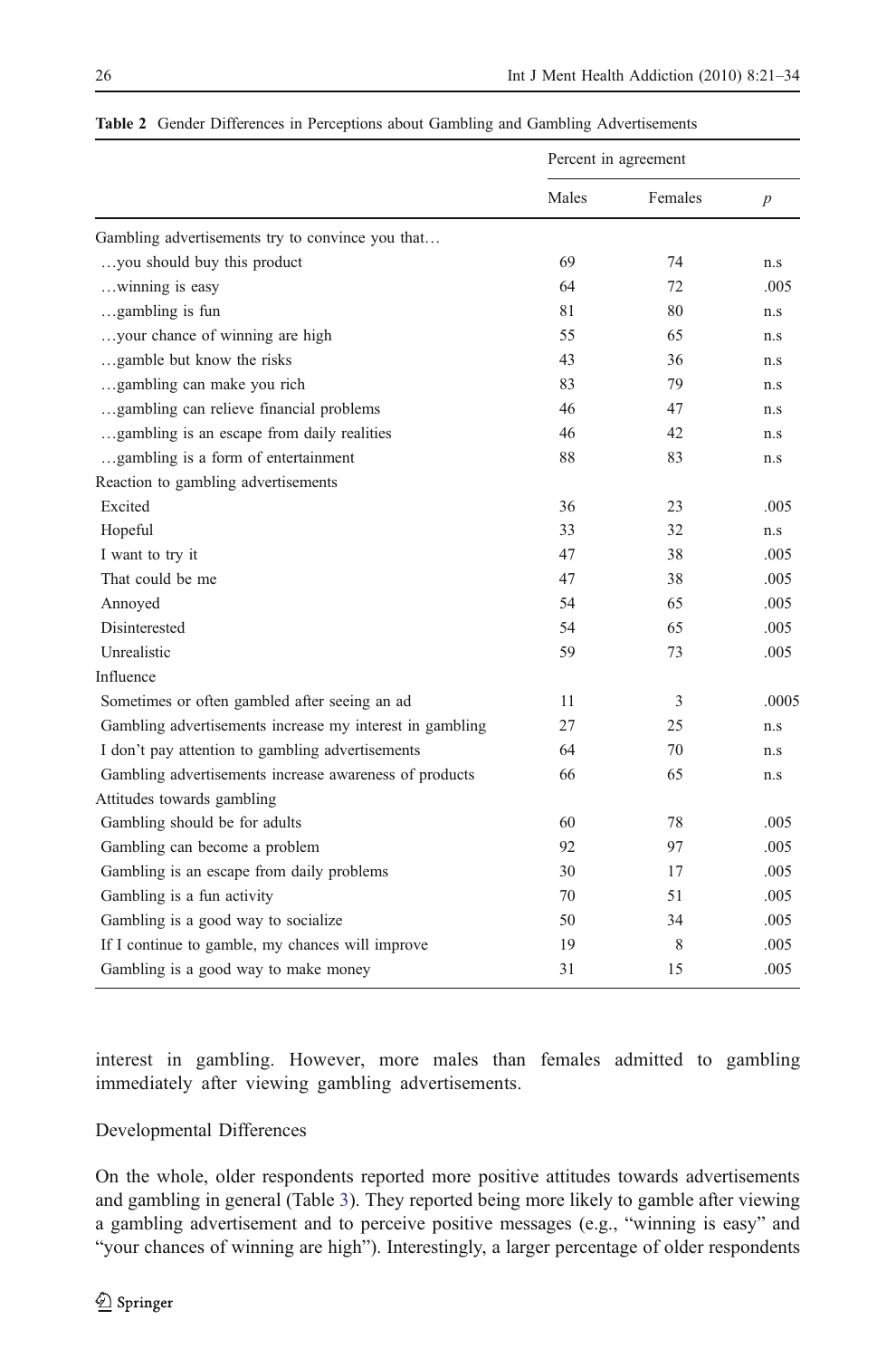|                                                  | Percent in agreement with statement |                   |                    |                  |  |
|--------------------------------------------------|-------------------------------------|-------------------|--------------------|------------------|--|
|                                                  | Grade<br>$7 - 8$                    | Grade<br>$9 - 10$ | Grade<br>$11 - 12$ | $\boldsymbol{p}$ |  |
| Gambling ads try to convince you that            |                                     |                   |                    |                  |  |
| you should buy this product                      | 61                                  | 74                | 74                 | .0005            |  |
| winning is easy                                  | 57                                  | 72                | 69                 | .0005            |  |
| gambling is fun                                  | 64                                  | 83                | 86                 | .0005            |  |
| your chance of winning are high                  | 46                                  | 64                | 62                 | .0005            |  |
| gamble but know the risks                        | 45                                  | 39                | 38                 | n.s.             |  |
| gambling can make you rich                       | 71                                  | 83                | 84                 | .0005            |  |
| gambling can relieve financial problems          | 40                                  | 49                | 47                 | n.s              |  |
| gambling is an escape from daily realities       | 37                                  | 43                | 48                 | n.s              |  |
| gambling is a form of entertainment              | 70                                  | 89                | 89                 | .0005            |  |
| Reaction to gambling advertisements              |                                     |                   |                    |                  |  |
| Excited                                          | 22                                  | 24                | 41                 | .0005            |  |
| Hopeful                                          | 21                                  | 27                | 45                 | .0005            |  |
| I want to try it                                 | 31                                  | 37                | 55                 | .0005            |  |
| That could be me                                 | 35                                  | 40                | 49                 | .005             |  |
| Annoyed                                          | 71                                  | 62                | 52                 | .0005            |  |
| Disinterested                                    | 67                                  | 65                | 50                 | .0005            |  |
| Unrealistic                                      | 64                                  | 71                | 61                 | .005             |  |
| Influence                                        |                                     |                   |                    |                  |  |
| Sometimes or often gambled after seeing an ad    | 5                                   | 5                 | 11                 | .005             |  |
| Advertisements increase my interest in gambling  | 19                                  | 23                | 33                 | .0005            |  |
| I don't pay attention to gambling advertisements | 70                                  | 70                | 61                 | .005             |  |
| advertisements increase awareness of products    | 55                                  | 65                | 72                 | .0005            |  |
| Attitudes towards gambling                       |                                     |                   |                    |                  |  |
| Gambling should be for adults                    | 80                                  | 69                | 37                 | .0005            |  |
| Gambling can become a problem                    | 97                                  | 97                | 91                 | .0005            |  |
| Gambling is an escape from daily problems        | 20                                  | 23                | 25                 | n.s.             |  |
| Gambling is a fun activity                       | 34                                  | 62                | 72                 | .0005            |  |
| Gambling is a good way to socialize              | 20                                  | 42                | 44                 | .0005            |  |
| If I continue to gamble, my chances will improve | 10                                  | 11                | 18                 | .005             |  |
| Gambling is a good way to make money             | 16                                  | 19                | 28                 | .0005            |  |
| Weekly Gambler                                   | 11                                  | 13                | 28                 | .0005            |  |
| Problem Gambler                                  | 11                                  | 14                | 23                 | .0005            |  |

<span id="page-6-0"></span>Table 3 Developmental Differences in Perceptions about Gambling and Gambling Advertisements

held the belief that "if you continue to gamble, your chances of winning will improve." These findings are not likely due to younger adolescents being more enlightened. The more plausible explanation would be that perceptions are altered or created such that they are consistent with their behavior (cognitive dissonance theory). This is particularly true for males who attribute winnings to skill and losing to bad luck. As such, frequently gambling adolescents may adopt new perceptions including being "due for a win" or being "on a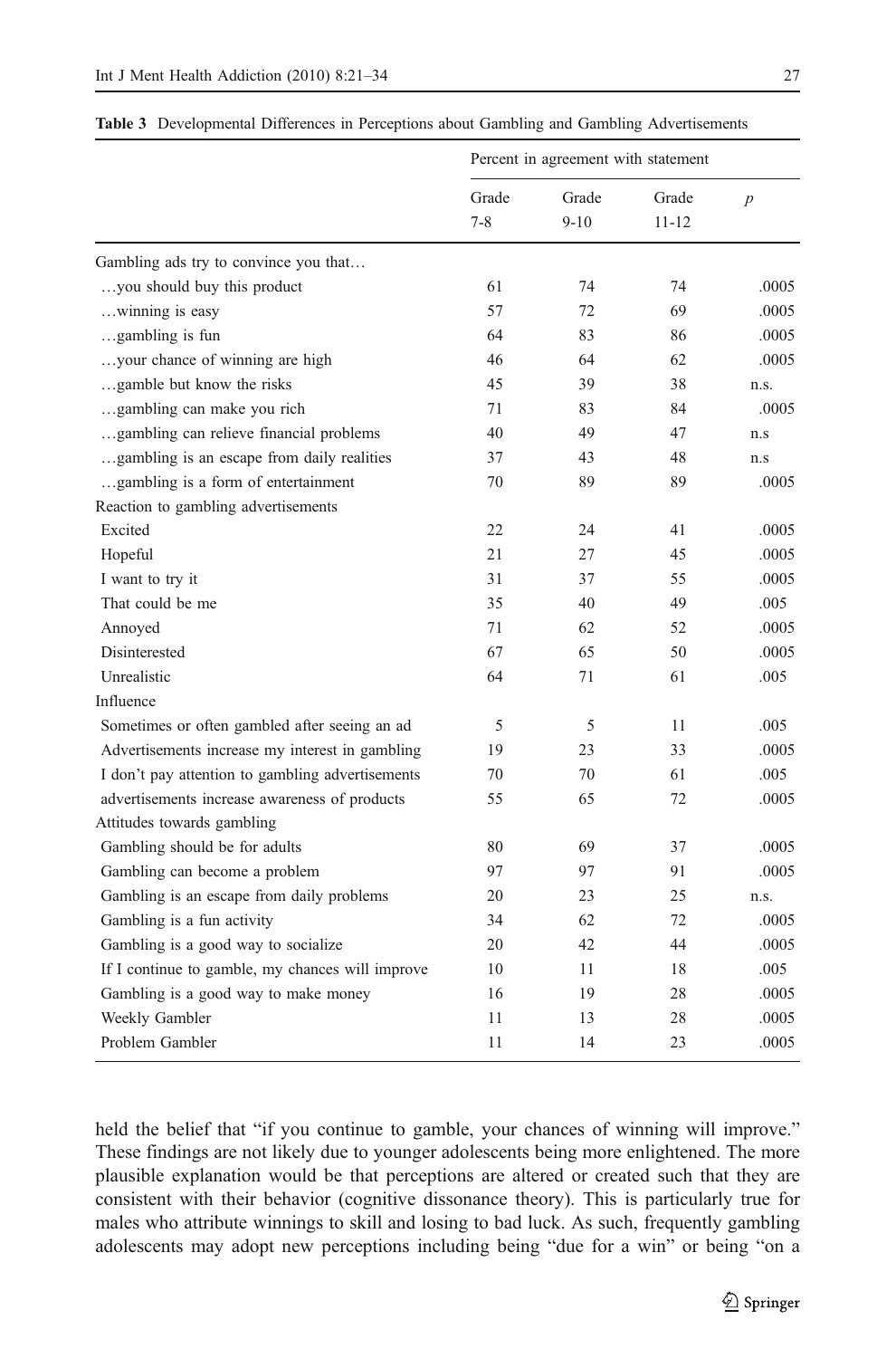roll". It is nevertheless important to note an alternative explanation. Given that a large number of youth reported card/poker playing as their primary activity, there may well be a practice effect such that performance improves in poker with repeated playing. The fact that the older youth hold this belief to a greater extent than younger adolescents may suggest that they have better card playing skills. Nevertheless, it may well be that they overestimate their expertise.

The results suggest that gambling advertisements appear to have more of an impact upon older adolescents. However, it must be noted that the long-term effects of gambling advertisements are a complex and multifaceted issue, and require much more in-depth analyses before definitive conclusions can be drawn. Nevertheless, gambling advertisements seem to be consistent with fun, excitement, high success rates (such advertisements always show winners), wealth and relief from financial problems, with a sizeable proportion of adolescents reporting it provides them with an escape from reality.

# Youth with Gambling Problems

Problem gamblers held more favorable attitudes towards gambling than social and nongamblers, and were more likely to maintain the belief that one's chances improve if you gamble more (see Table [4](#page-8-0)). Such beliefs may serve as catalysts for certain problematic behaviors including chasing losses.

One may question whether problem gamblers are more influenced by gambling advertisements because they receive more exposure. To test this hypothesis, statistically significant Spearman correlations were found between problem gambling severity and viewing ads on television, radio, billboards, newspapers, magazines, and spam e-mails. Most of the correlations remained significant (see Table [5\)](#page-9-0). A Kruskal-Wallis Test yielded identical results; the more severe the gambling problem the greater the exposure to gambling advertisements. In particular, pathological gamblers reported seeing many TV and magazine gambling ads, possibly reflecting differences in television watching preferences.

It is important to note that the study did not directly measure exposure to gambling advertisements but rather assessed recall of exposure by asking adolescents to respond to the frequency of observed gambling advertisements. The distinction between exposure and recall is important as recall likely varies significantly with the interest level of what is being advertised. Attention to gambling advertisements is likely heightened by individuals interested in gambling and subsequently easier to recall. Conversely, if an individual had little or no interest in gambling such advertisements would receive little attention and less likely to be recalled (the exception to this might be Internet popup messages which require some action to remove).

#### Vulnerability to Gambling Advertisements

In order to identify the characteristics of youth who are likely to gamble after seeing ads, youth reporting *sometimes, often* or *always* were classified as vulnerable while those reporting rarely or never were classified as not vulnerable. Compared to the non-vulnerable group, a number of demographic and gambling characteristics distinguished the vulnerable group. Seventy-nine percent of males ( $\chi$ =29,  $p$ <.0005), and 57% of youth in grades 11 and 12 ( $\chi$ =13,  $p$ <.0005) were in the vulnerable group. These youth were found to have held favorable attitudes towards gambling and gambling advertisements and one third of the group reported gambling weekly.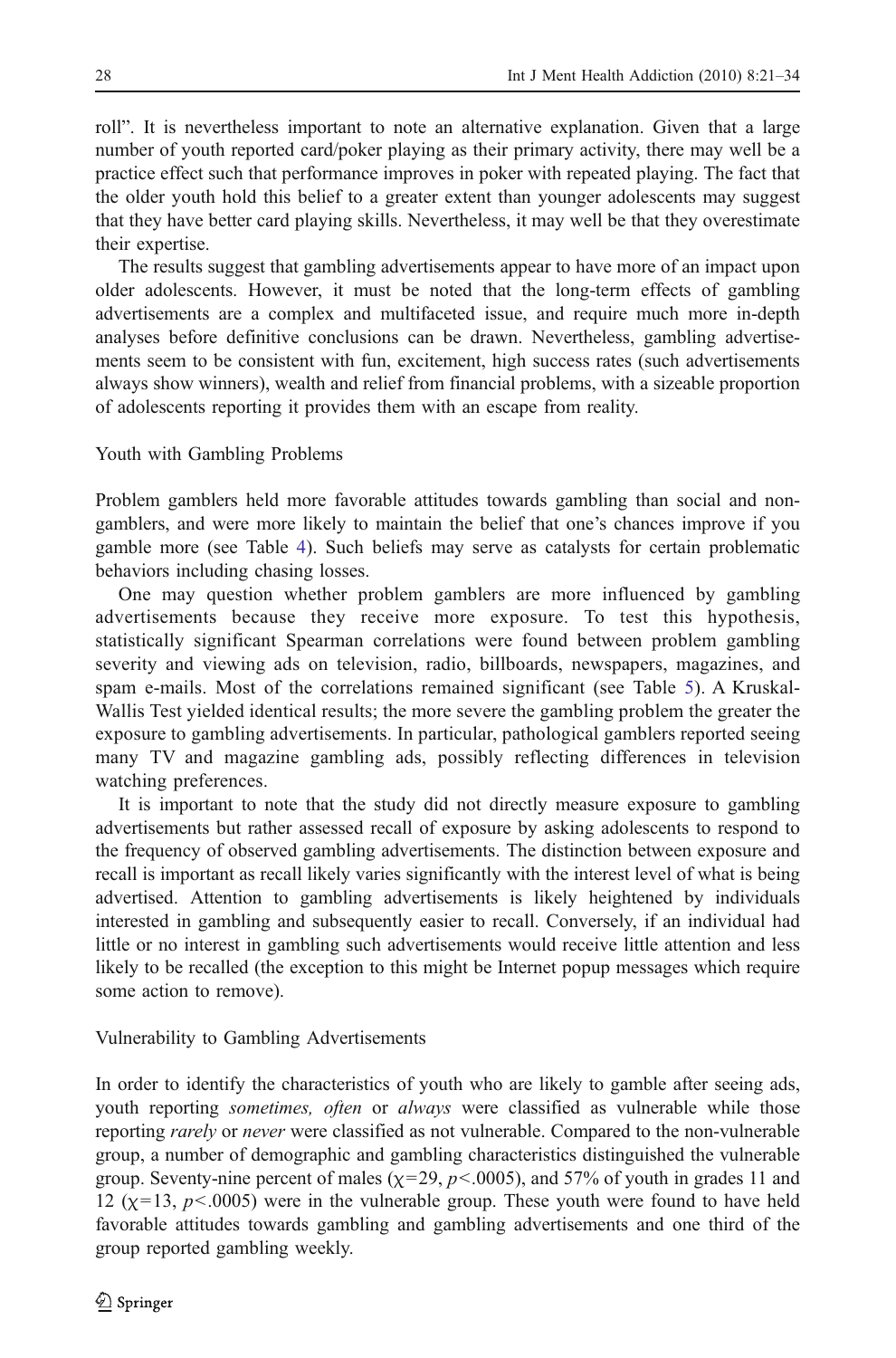|                                                  | Percent in agreement |                    |                     |                  |  |
|--------------------------------------------------|----------------------|--------------------|---------------------|------------------|--|
|                                                  | non<br>gamblers      | social<br>gamblers | problem<br>gamblers | $\boldsymbol{p}$ |  |
| Gambling ads try to convince you that            |                      |                    |                     |                  |  |
| you should buy this product                      | 70                   | 74                 | 67                  | n.s.             |  |
| winning is easy                                  | 69                   | 69                 | 63                  | n.s.             |  |
| gambling is fun                                  | 75                   | 82                 | 88                  | .005             |  |
| your chance of winning are high                  | 64                   | 61                 | 53                  | n.s.             |  |
| gamble but know the risks                        | 34                   | 39                 | 52                  | .005             |  |
| gambling can make you rich                       | 78                   | 82                 | 83                  | n.s.             |  |
| gambling can relieve financial problems          | 43                   | 47                 | 52                  | n.s.             |  |
| gambling is an escape from daily realities       | 41                   | 43                 | 51                  | n.s.             |  |
| gambling is a form of entertainment              | 83                   | 86                 | 87                  | n.s.             |  |
| Reaction to gambling advertisements              |                      |                    |                     |                  |  |
| Excited                                          | 16                   | 28                 | 57                  | .005             |  |
| Hopeful                                          | 22                   | 32                 | 51                  | .005             |  |
| I want to try it                                 | 23                   | 45                 | 64                  | .005             |  |
| That could be me                                 | 26                   | 44                 | 67                  | .005             |  |
| Annoyed                                          | 73                   | 59                 | 42                  | .005             |  |
| Disinterested                                    | 70                   | 60                 | 42                  | .005             |  |
| Unrealistic                                      | 73                   | 68                 | 48                  | .005             |  |
| Influence                                        |                      |                    |                     |                  |  |
| Sometimes or often gambled after seeing an ad    | $\theta$             | 3                  | 32                  | .005             |  |
| Advertisements increase my interest in gambling  | 16                   | 24                 | 50                  | .005             |  |
| I don't pay attention to gambling advertisements | 77                   | 67                 | 49                  | .005             |  |
| Advertisements increase awareness of products    | 66                   | 65                 | 70                  | n.s.             |  |
| Attitudes towards gambling                       |                      |                    |                     |                  |  |
| Gambling should be for adults                    | 83                   | 71                 | 41                  | .005             |  |
| Gambling can become a problem                    | 96                   | 97                 | 85                  | .005             |  |
| Gambling is an escape from daily problems        | 18                   | 22                 | 34                  | .005             |  |
| Gambling is a fun activity                       | 40                   | 63                 | 86                  | .005             |  |
| Gambling is a good way to socialize              | 26                   | 41                 | 67                  | .005             |  |
| If I continue to gamble, my chances will improve | 6                    | 10                 | 34                  | .005             |  |
| Gambling is a good way to make money             | 11                   | 20                 | 48                  | .005             |  |

<span id="page-8-0"></span>Table 4 Perceptions about Gambling and Gambling Advertisements by Gambling Behavior

To ascertain whether problem gamblers identified as vulnerable are different from other problem gamblers, a series of post-hoc comparisons were performed. Among problem gamblers, those classified as vulnerable to advertising were more likely to be weekly gamblers (72% vs. 44%,  $\chi=13$ ,  $p<.0005$ ). Further analysis revealed their increased participation extended to all types of gambling activities. Finally, vulnerable problem gamblers were more likely to hold the belief that if you continue to gamble, the chances of winning improves (49% vs. 26%,  $\chi$ =10,  $p$  < 005).

In order to better understand whether vulnerability to advertisements was predictive of gambling problems after controlling for age, gender, and selected predictors (gambling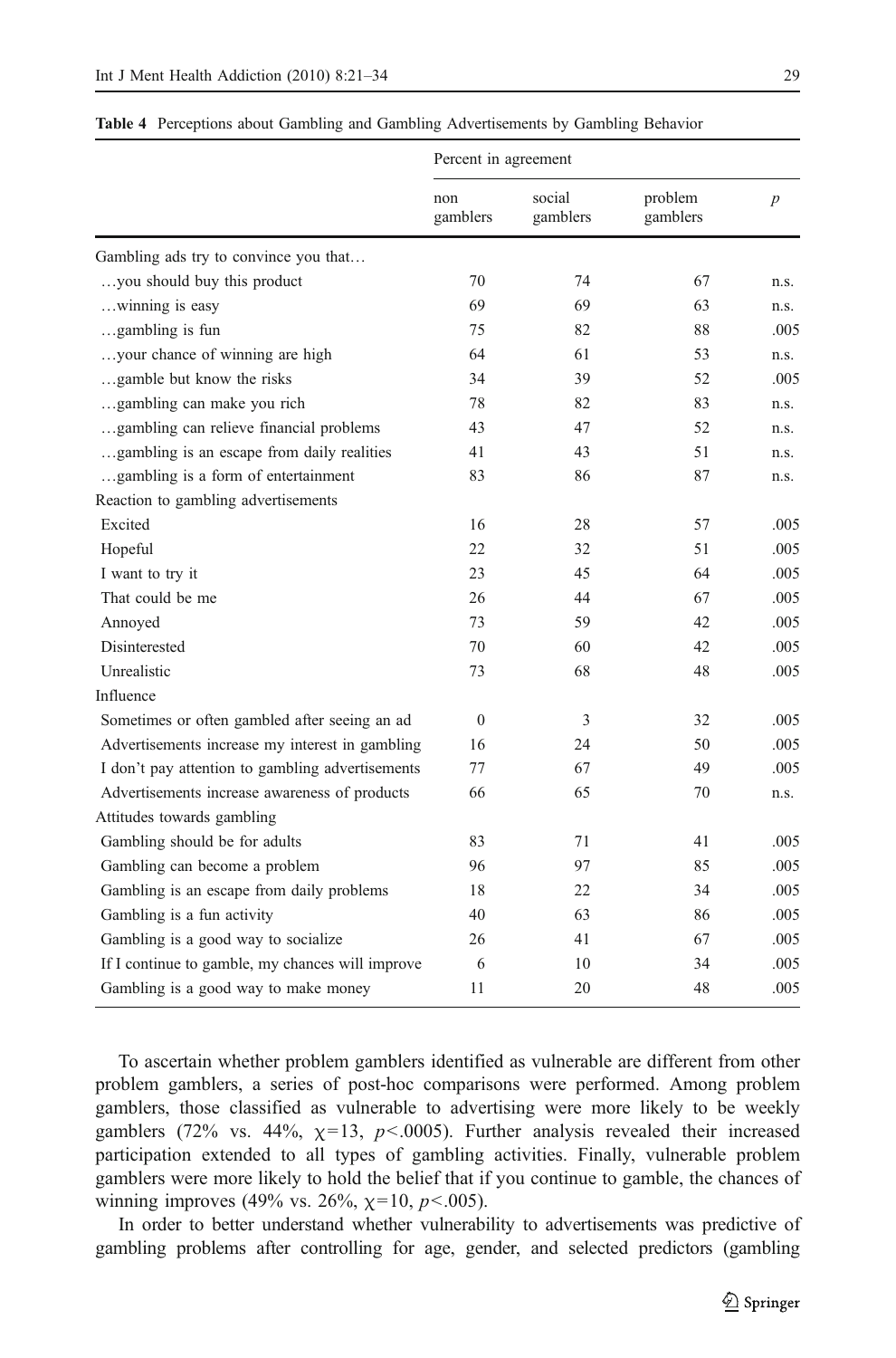|                              | Location of<br>Advertisement | Problem<br>gambling severity <sup>a</sup> | $\boldsymbol{p}$ | Problem gambling severity<br>(excluding non-gamblers) | $\boldsymbol{p}$ |
|------------------------------|------------------------------|-------------------------------------------|------------------|-------------------------------------------------------|------------------|
| Exposure to ads <sup>b</sup> | TV Show                      | .166                                      | .000             | .185                                                  | .000             |
|                              | Radio                        | .096                                      | .002             | .093                                                  | .007             |
|                              | Billboard                    | .125                                      | .000             | .063                                                  | n.s.             |
|                              | Newspaper                    | .160                                      | .000             | .163                                                  | .000             |
|                              | Magazine                     | .212                                      | .000             | .162                                                  | .000             |
| Internet Popup<br>Email Spam | .028                         | n.s.                                      | $-.029$          | n.s.                                                  |                  |
|                              |                              | .144                                      | .000             | .120                                                  | .001             |
|                              | Convenience Store            | .145                                      | .000             | .054                                                  | n.s.             |

<span id="page-9-0"></span>Table 5 Correlations between Problem Gambling Severity and Exposure to Ads

<sup>a</sup> Severity was coded as: 1=non-gambler, 2=social gambler, 3=at-risk gambler, 4=PPG

<sup>b</sup> Exposure to ads seen was coded as:  $1=$ no ads,  $2=1$  to 3 ads,  $3=4$  to 6 ads,  $5=7$  to 9 ads,  $6=$ more than 10 ads

frequency, erroneous beliefs about gambling), a stepwise logistic regression was performed. With the other correlates of gambling problems already entered in the model, the addition of vulnerability significantly improved the prediction model (improvement  $\chi$ =49, p < 0.005). In fact, the risk of having a gambling problem increased by a factor of 2.4 with every one-point increment on the vulnerability scale. Only gambling frequency proved a stronger predictor of problem gambling.

## **Discussion**

Consistent with the findings from qualitative studies examining the impact of gambling advertisements, adolescents perceive the primary messages in such ads to be that gambling is fun, exciting, entertaining, and that individuals can easily achieve wealth, success and happiness. Humour, bright and flashy colours, the use of celebrities, provocative females (often on Internet gambling sites) and glamour were prominent features of commercial gambling ads.

Previous marketing and advertising research have reliably shown that repeated advertising of particular brands or types of products increases product recall and sales (Burke and Srull [1989;](#page-11-0) Noel [2006;](#page-12-0) Stout and Burda [1989\)](#page-12-0). Clearly, the majority of adolescents are well aware of the advertisements promoting most forms of gambling. The research also suggests that those most often viewing such advertisements are individuals who are not only gambling but those experiencing gambling-related problems. The fact that these youth, primarily males, also report being enticed by provocative females depicted within the ads and frequently report gambling to escape and relieve boredom is of concern. While the results suggest that these ads may not necessarily precipitate participation by non-gamblers, there remains little doubt about the reach of the exposure of such ads.

The findings revealed that youth are observant of advertisements for multiple forms of gambling activities including casinos, lotteries, poker, Internet, and scratch tickets should come as no surprise. As well, adolescents are attracted to the characteristics depicted in these ads; bright, flashy colours, excitement, glamour, and the potential for financial gain. Gambling is portrayed as a lifestyle; an entertaining social activity that results in a more rewarding, enriching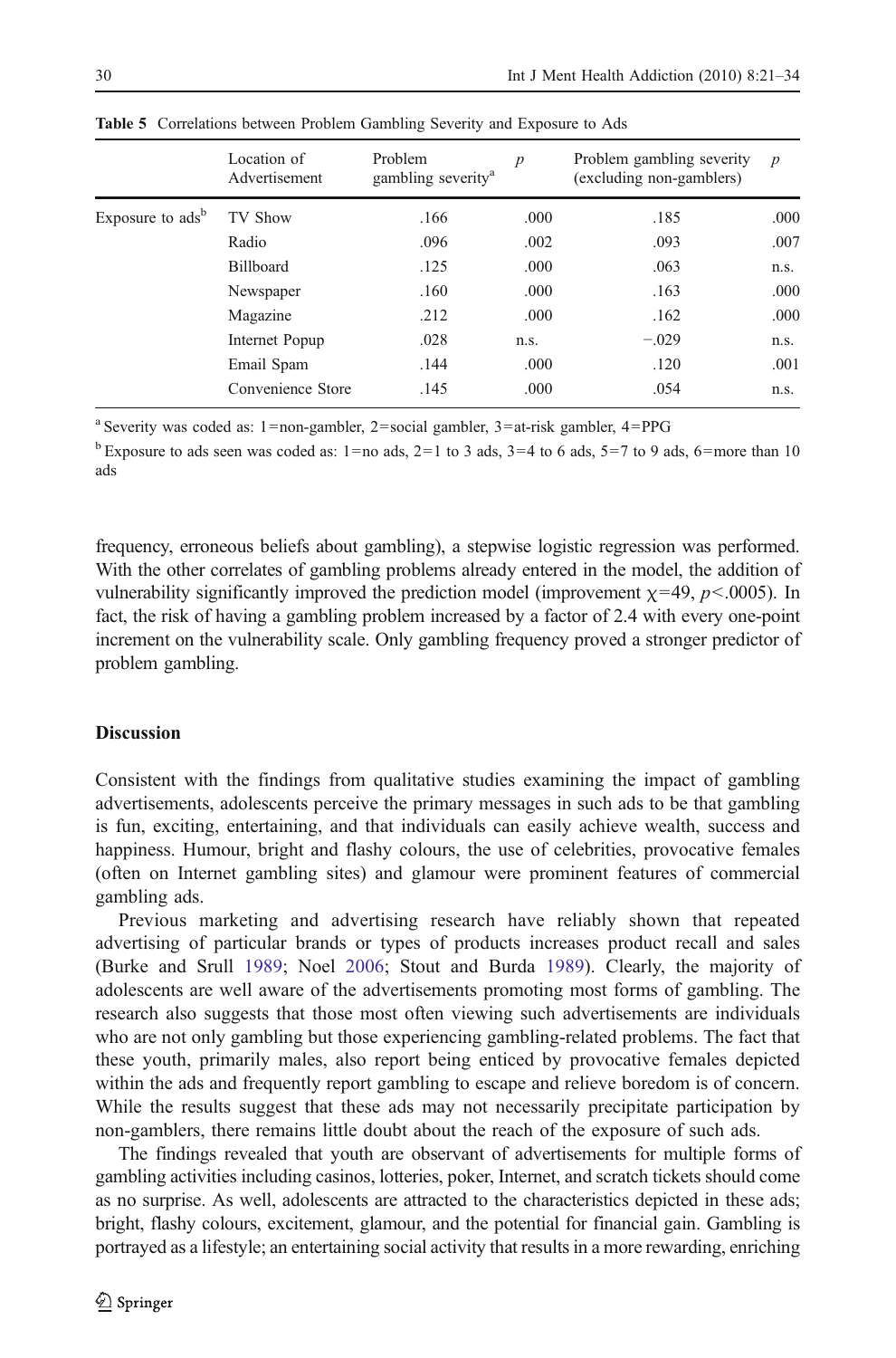and happier life. Some adolescents also expressed a dislike for gambling ads due to their ubiquitous prevalence on multiple media sources including television, radio, billboards, signage in convenience stores and on Internet pop-up messages.

Gambling advertisements employ multiple strategies that work to influence and modify the consumer's attitudes toward gambling and reinforcing the image of achieving great wealth without much work. The results of several studies suggest that ads are most effective when they capture and maintain an individual's attention (Faber et al. [2004;](#page-12-0) Steenkamp and Baumgartner [1992\)](#page-12-0) and when individuals continue to think about the product after the advertiement has ended (Igartua et al. [2003](#page-12-0); Maddock and Fulton [1996](#page-12-0)).

The impact that gambling advertisements have on youth may further be explained by the Elaboration Likelihood Model (ELM). This model suggests that the advertisement's impact is partially dependent upon an individual's level of involvement in the issue(s) portrayed in the ad as well as their ability to understand the message (Petty and Cacciopo [1986](#page-12-0); Whittler and Spira [2002](#page-13-0)). As such, advertisements that contain messages that gambling can lead to a happier lifestyle would almost certainly attract adolescents, often thought to be in a transitional developmental period between childhood and adulthood. Adolescents typically searching for their identity, sexuality, as well as attempting to engage in more adult-type behaviors may make them particularly vulnerable. Adolescence is often perceived as a stressful period where escape and fantasy help relieve feelings of inadequacy. Thus, not surprisingly, participants who positively viewed gambling ads also tended to express a desire to gamble and were experiencing gambling-related problems. In contrast, individuals not attracted to gambling ads tended not to endorse current or future plans to gamble.

A significant finding was that those individuals currently experiencing a gambling problem appear to have some vulnerability to the suggestions to keep playing and that success is imminent. These youth were more likely to view gambling advertisements and report gambling after seeing an advertisement than those individuals either not gambling or who gamble occasionally. While a natural conclusion might be to assume that exposure to advertising may be causally related to problem gambling, an alternative interpretation would suggest that problems gamblers merely pay more attention to such advertisements and have an easier time recalling them especially given that preoccupation with gambling is a typical characteristic associated with problem gambling. There thus appears two possible explanations for the correlation between exposure/recall to gambling advertisements and severity of gambling problems. The first, exposure contributes to the problem. Second, problem gamblers are more attentive to the gambling advertisements, are more likely to recall such ads, and heightens the risk that the alluring messages contribute to excessive gambling.

The fact that gambling advertisements are most enticing to individuals excessively involved in gambling should come as no great surprise. Males, older youth and problem gamblers were most susceptible to the lure of advertisements. Rather than promoting the initiation of gambling for non-gamblers, these advertisements appear to serve the function of maintaining and reinforcing established gambling habits, beliefs and behaviors. Such findings reinforce the recently reported results by Binde [\(2009](#page-11-0)) with adult pathological gamblers in treatment.

While individuals with gambling problems were also more likely to report that advertisements advocate and promote responsible gambling, this appears to have had little impact upon their curtailing their gambling. This finding is also consistent with a recent study of perceived outcome expectancies such that problem gamblers were not only more aware of the positive aspects of gambling but also the negative consequences associated with problem gambling (Gillespie et al. [2007\)](#page-12-0). Unfortunately, these youth understood the consequences and need for responsible gambling but did not view their gambling as an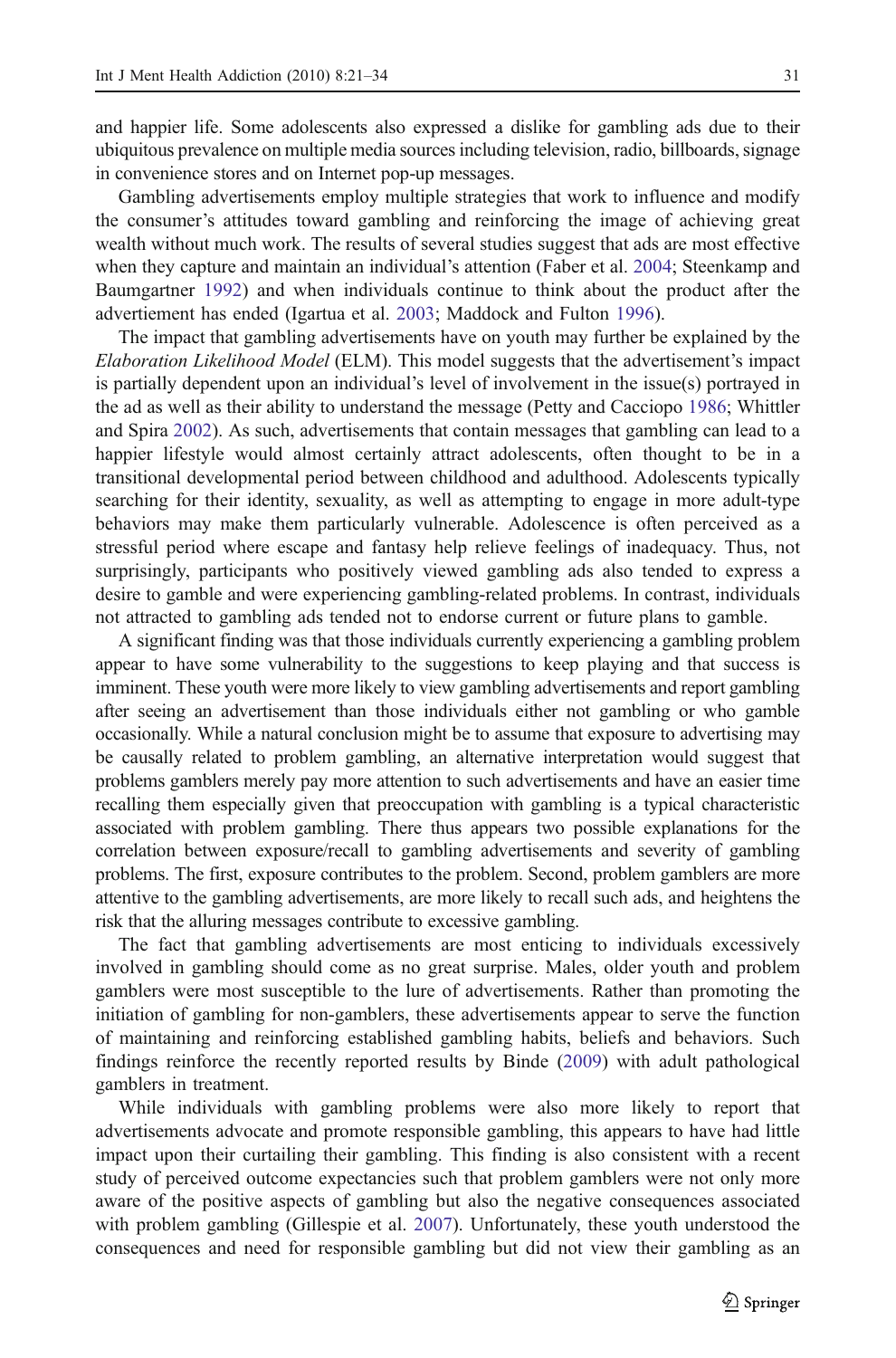<span id="page-11-0"></span>immediate problem or concern but one of a long-term problem which will be resolved before the behavior becomes serious. While some of the ads incorporated a "gamble responsibly" message, simultaneously gambling was depicted as financially and emotionally rewarding. The *gamble responsibly* part of the message appears to have been lost on those individuals already gambling excessively (Derevensky et al. [2009\)](#page-12-0). Should the industry be serious about this message, they will have to re-educate the public.

Gambling advertising is prolific in most jurisdictions. You can view it on television, in the corner convenience store, on billboards and on the Internet. According to Cultivation Theory, the amount of media consumption to which an individual is exposed determines the likelihood that they adopt dominant, hegemonic meanings and beliefs as their own (McQuail and Windahl [1993](#page-12-0)). Excessive exposure to media messages cultivates attitudes consistent with a media-conjured version of reality (i.e., everyone wins). Although this theory is typically used in relation to television viewership, it is equally useful in theorizing the ways in which the mass media collectively cultivates certain dominant meanings. The popular view of gambling as entertaining and harmless matches perfectly the rose-coloured perspective offered by its advertising.

A social learning theory perspective would suggest that the mere exposure and reinforcement of winning, happiness and excitement portrays gambling to be a normal and harmless form of entertainment. Coupled with the fact that few adolescents are concerned about their parent knowing they gamble compounds to the potential impact of existing advertisements. Such ads seem to provide a trigger and impediment for stopping gambling for those individuals with gambling problems. The notion that certain youth problem gamblers are vulnerable to gambling advertisements is consistent with the clinical accounts of therapists and treatment providers (Gupta and Derevensky [2008\)](#page-12-0).

Gambling providers and regulators should heed the warnings about the impact of gambling advertisements on youth and vulnerable individuals. At the very least, the development of responsible codes of practice and guidelines should be established (Monaghan and Derevensky [2008](#page-12-0); Monagahan et al. [2008\)](#page-12-0). While many jurisdictions have endorsed such responsible codes of advertising, the enforcement of such codes is absent by regulatory boards. Ironically, in the United States, lottery corporations are exempt from the Federal Truth in Advertising statute. And, in other jurisdictions the adverting agency responsible for developing the social responsibility messages aimed at limiting excessive gambling is often the same agency given the mandate to increase revenues. The fact that we have a large number of underage youth gambling in regulated gambling venues also represents a serious concern. Gambling operators and regulators have a responsibility to ensure that underage minors are not permitted to gamble in such establishments. The ability of our adolescents to gamble in spite of regulations prohibiting them to do so, along with a general societal permissive attitude toward gambling, represents a tacit acceptance of the social desirability of gambling. Our legislators, regulators and the industry should take careful notice of these findings.

# References

- American Psychiatric Association (APA) (1994). Diagnostic and Statistical Manual of Mental Disorders-IV. Washington, DC: American Psychiatric Association.
- Binde, P. (2009) Exploring the impact of gambling advertising: an interview stuydy of problem gamblers. Int J Ment Health Addict.

Burke, R. R., & Srull, T. K. (1989). Competitive interference and consumer memory for advertising. Journal of consumer research, 15, 55–68. doi:[10.1086/209145.](http://dx.doi.org/10.1086/209145)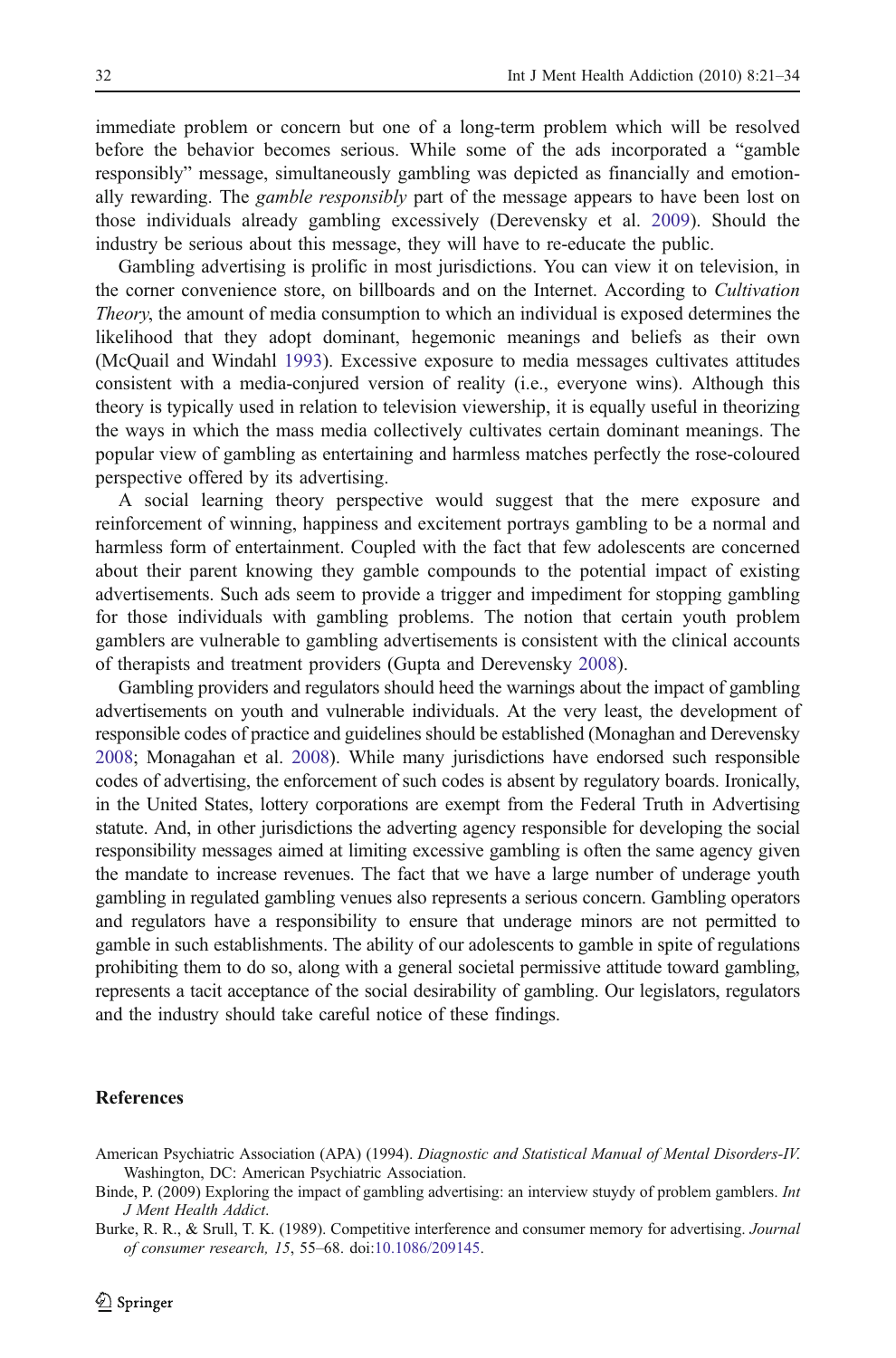- <span id="page-12-0"></span>De Pelsmacker, P., Geuens, M., & Anckaert, P. (2002). Media context and advertising effectiveness: the role of context appreciation and context/ad similarity. Journal of Advertising, 31, 49–61.
- Derevensky, J. (2008). Youth gambling problems: the hidden addiction. In Y. Kaminer & O. G. Buckstein (Eds.), Adolescent substance abuse: Psychiatric comorbidity and high risk behaviors. New York: Haworth.
- Derevensky, J. L., Gupta, R., Messerlian, C. (2007). The Effects of Gambling Advertising Questionnaire (EGAQ). Montreal: McGill University.
- Derevensky, J. L., Gupta, R., Messerlian, C., Mansour, S. (2009). The impact of gambling advertisements on child and adolescent behaviors: A qualitative analysis. McGill University.
- Ellickson, P. L., Collins, R. L., Hambarsoomians, K., & McCaffrey, D. F. (2005). Does alcohol advertising promote adolescent drinking? Results from a longitudinal assessment. Addiction, 100, 235–246. doi:[10.1111/j.1360-0443.2005.00974.x](http://dx.doi.org/10.1111/j.1360-0443.2005.00974.x).
- Faber, R. J., Lee, M., & Nan, X. (2004). Advertising and the consumer information environment online. American Behavioral Scientist, 48, 447–466. doi[:10.1177/0002764204270281](http://dx.doi.org/10.1177/0002764204270281).
- Feeney, D. (2004). Responsible gaming advertising: A critical review. Minnesota: Minnesota State Lottery.
- Felsher, J. R., Derevensky, J. L., & Gupta, R. (2004). Lottery playing amongst youth: implications for prevention and social policy. Journal of Gambling Studies, 20, 127–153. doi:[10.1023/B:](http://dx.doi.org/10.1023/B:JOGS.0000022306.72513.7c) [JOGS.0000022306.72513.7c.](http://dx.doi.org/10.1023/B:JOGS.0000022306.72513.7c)
- Fisher, S. (2000). Developing the DSM-IV-MR-J to identify adolescent problem gambling in non-clinical populations. Journal of Gambling Studies, 16(2/3), 253–274. doi[:10.1023/A:1009437115789](http://dx.doi.org/10.1023/A:1009437115789).
- Gillespie, M., Derevensky, J., & Gupta, R. (2007). The utility of outcome expectancies in the prediction of adolescent gambling behavior. Journal of Gambling Issues, 19, 69–85.
- Griffiths, M. D. (2005). Does gambling advertising contribute to problem gambling? International Journal of Mental Health and Addiction, 3(2), 15–25.
- Gupta, R., & Derevensky, J. (1996). The Gambling Attitude Questionnaire. Montreal: McGill University.
- Gupta, R., & Derevensky, J. (2008). A treatment approach for adolescents with gambling problems. In M. Zangeneh, A. Blaszczynski & N. Turner (Eds.), In the pursuit of winning: Problem gambling theory, research and treatment, pp. 271–290. New York: Springer Books.
- Igartua, J. J., Cheng, L., & Lopes, O. (2003). To think or not to think: two pathways towards persuasion by short films on AIDS prevention. Journal of Health Communication, 8, 513–528. doi[:10.1080/](http://dx.doi.org/10.1080/716100420) [716100420](http://dx.doi.org/10.1080/716100420).
- Jacobs, D. F. (2004). Youth gambling in North America: Long term trends and future prospects. In J. L. Derevensky & R. Gupta (Eds.), Gambling problems in youth: Theoretical and applied perspectives, pp. 1–24. New York: Kluwer Academic.
- Korn, D. A., Hurson, T., & Reynolds, J. (2005). Final report: Commercial gambling advertising: Possible impact on youth knowledge. attitudes, beliefs and behavioral intentions: Ontario Problem Gambling Research Centre.
- Maddock, R. C., & Fulton, R. L. (1996). Marketing to the mind: Right brain strategies for advertising and marketing. Westport, CT: Quorum Books.
- Martin, S. E., Snyder, L. B., Hamilton, M., Fleming-Milici, F., Slater, M. D., Stacy, A., et al. (2002). Alcohol advertising and youth. Alcoholism, Clinical and Experimental Research, 26, 900–906.
- McQuail, D., & Windahl, S. (1993). Communication models for the study of mass communication. London: Longman.
- Monagahan, S., Derevensky, J., & Sklar, A. (2008). Impact of ambling advertisements and marketing on children and adolescents: policy recommendations to minimise harm. Journal of Gambling Issues, 22, 252–274.
- Monaghan, S., & Derevensky, J. (2008). An appraisal of the impact of the depiction of gambling in society on youth. International Journal of Mental Health and Addiction, 6, 1557–1574.
- Najavits, L. M., Grymala, L. D., & George, B. (2003). Can advertising increase awareness of problem gambling? A statewide survey of impact. Psychology of Addictive Behaviors, 17, 324–327. doi:[10.1037/](http://dx.doi.org/10.1037/0893-164X.17.4.324) [0893-164X.17.4.324.](http://dx.doi.org/10.1037/0893-164X.17.4.324)
- Noel, H. (2006). The spacing effect: enhancing memory for repeated marketing stimuli. Journal of Consumer Psychology, 16, 306–320. doi:[10.1207/s15327663jcp1603\\_12.](http://dx.doi.org/10.1207/s15327663jcp1603_12)
- Petty, R. E., & Cacciopo, J. T. (1986). Communication and persuasion: Central peripherical routes to attitude change. New York: Springer-Versa.
- Saffer, H. (2002). Alcohol advertising and youth. Journal of Studies on Alcohol, 63, 173–181.
- Steenkamp, J. E. M., & Baumgartner, H. (1992). The role of optimum stimulation level in exploratory consumer behavior. Journal of Consumer Research, 19, 434–448. doi:[10.1086/209313.](http://dx.doi.org/10.1086/209313)
- Stout, P. A., & Burda, B. L. (1989). Zipped commercials: are they effective? Journal of Advertising, 18, 23– 32.